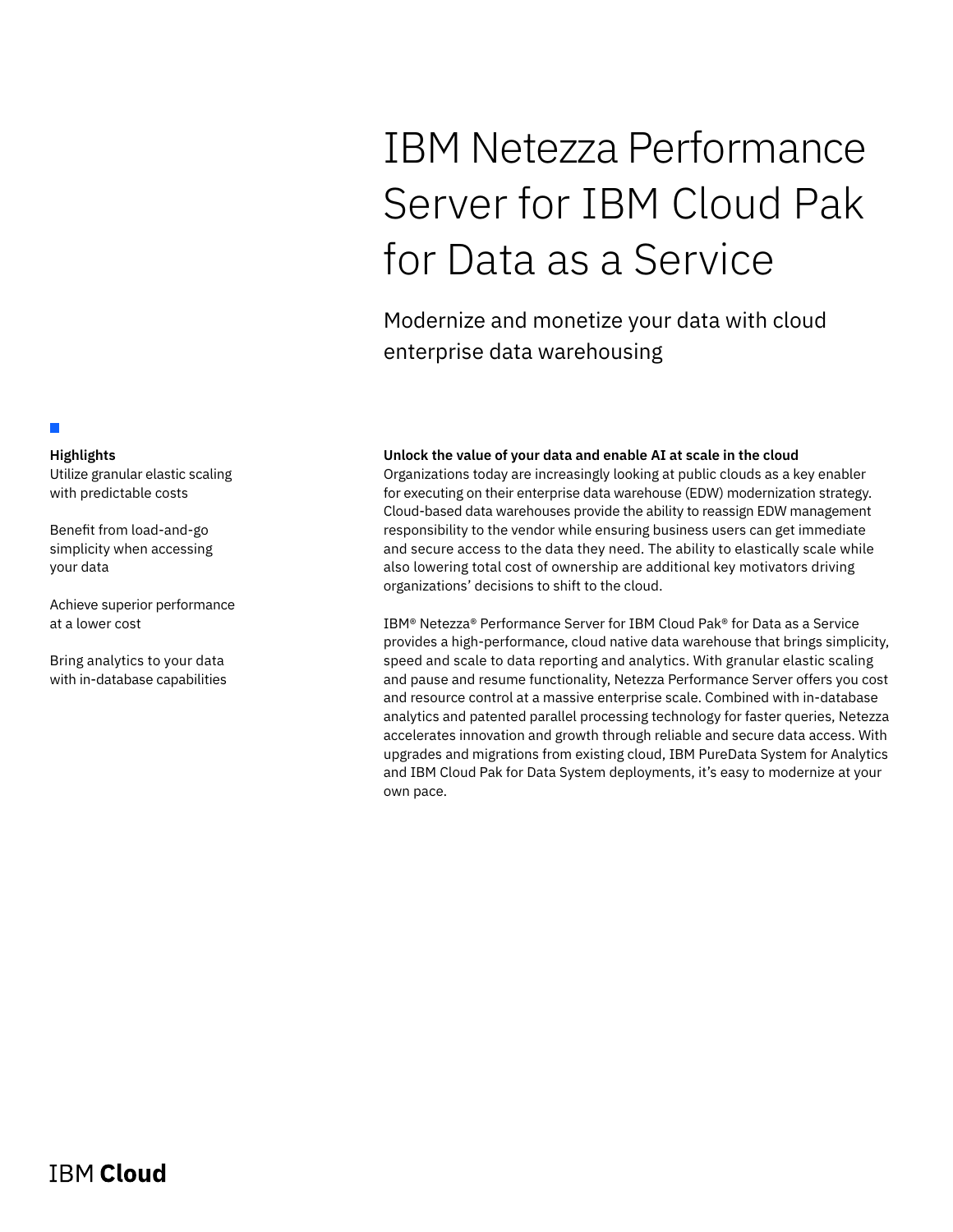

# **Scale and compute independent of storage with granular elastic scaling**

Cloud-based data warehouse solutions can offer faster, easier scalability than on-premises environments. You can start with a short-term proof of concept and then scale up to match the requirements of the project when it goes live. With Netezza Performance Server, achieve your ideal balance of performance to storage with granular elastic scaling. Choose from available Netezza contours and specify your performance requirements in micro-increments to use only what you need to, when you need to.

Elastic scaling handles both planned and unplanned spikes in data warehouse requests or demand for computing power and helps accommodate these short-term needs while continuing to meet service-level agreements (SLAs) for downstream applications. Elastic computing also enables elastic pricing—you can scale up and down while only paying for what you use. The Netezza Performance Server is a cloud-based data warehouse that can be brought up and taken down with minimal investment in time and resources. Netezza provides you with the ability to move to the public cloud or augment your on-premises Netezza Performance Server for IBM Cloud Pak for Data System environment with data marts. For example, you can add cloud-based data warehousing resources for those few days each quarter when your regional offices need to run financial analyses.

# **Easily access and manage your data in the cloud**

Netezza Performance Server is a fully managed service, you have no overhead, no indexing, no tuning and automated maintenance. This zero-management approach means no armies of administrators are required, which helps your teams stay focused on other important tasks besides keeping your data warehouse up and running. It's as easy as deciding how fast you want to go and how much data you need. Upgrading is also made easy with single command nz\_migrate or a nz\_ backup and nz\_restore which allow for easy migration anywhere—on premises, on cloud or as a hybrid solution. Netezza Performance Server can coexist with existing IBM PureData® System for Analytics solutions while you upgrade at your own pace to modernize your journey to cloud or hybrid, so you can deploy your warehouse how you need it.

# **Achieve superior performance and price**

As a data warehouse, Netezza Performance Server supports large-scale business intelligence functions and centralizes data from a variety of data sources to create a single source of truth. This helps to quickly provide data to the queries of downstream applications, as well as provide in-warehouse analytics. Optimized for these queries, Netezza Performance Server delivers unparalleled performance advantages over other options on the market. These advantages come from Netezza's unique asymmetric massively parallel processing (AMPP) using patented hybrid columnar acceleration assist. Netezza Performance Server leverages state-of-the-art hardware technologies in the public cloud while minimizing data movement. This enables analytics workloads that can support thousands of users and process data at considerable speeds.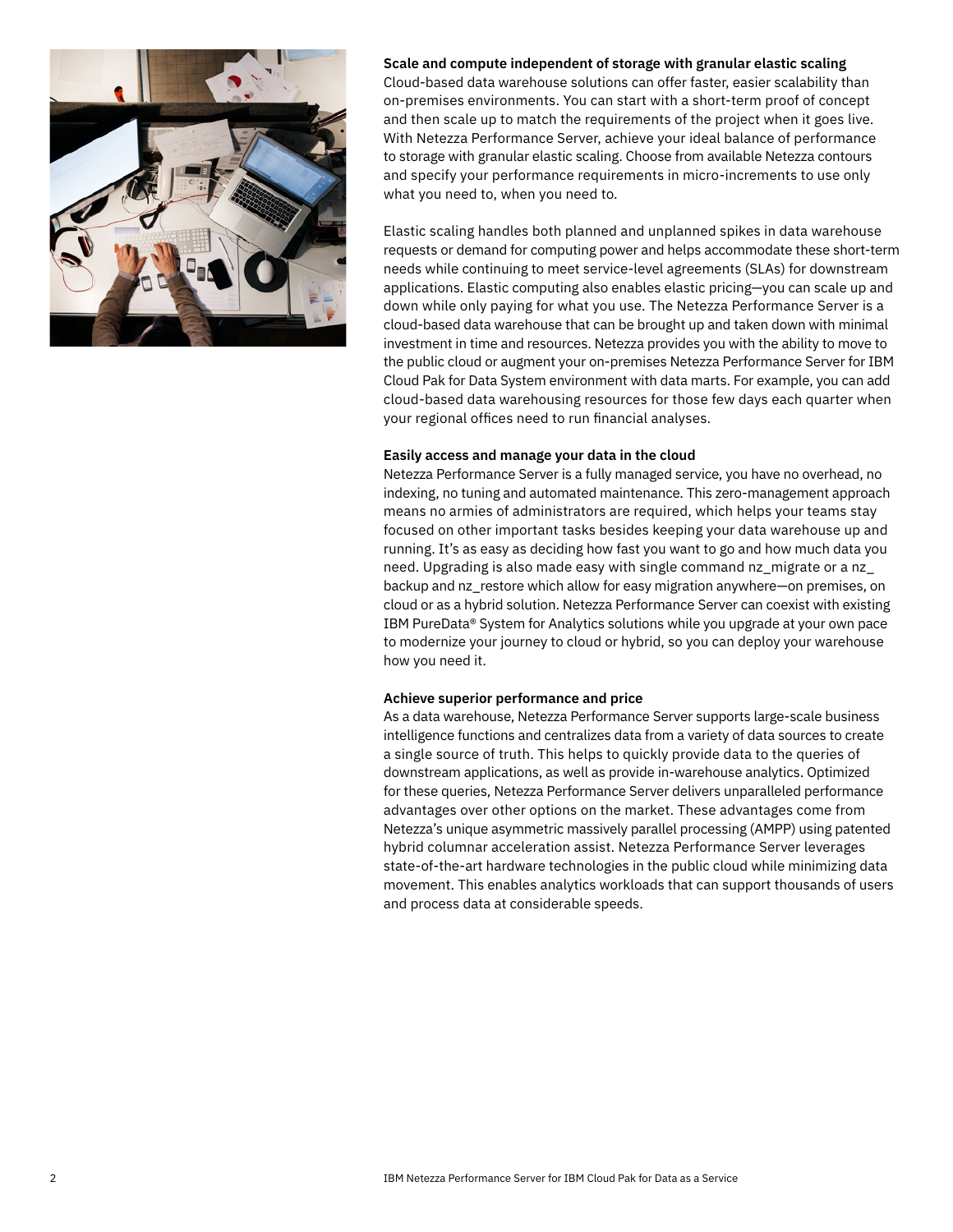#### **Bring analytics to your data with a modern EDW and analytics platform**

A cloud data warehouse is fast, elastic and can scale to near infinite capacity. IBM has built Netezza Performance Server on the Cloud to take those benefits to the next level. Built-in automation and auto-recovery provides a highly available and fault-tolerant Netezza deployment with minimal human touch, ensuring your data warehouse can run 24x7.

Netezza Performance Server uses an extremely powerful and comprehensive in-database analytics package that provides several SQL routines sufficient for handling most machine learning (ML) steps. There are also additions that allow the user to execute custom ML code directly inside the database through simple Python function calls. In addition, Netezza Performance Server supports all major programming languages including C, R, Java, and Python. This enables data scientists and analyst teams to build models that operate on data, predict and score directly inside the database instead of having to offload the data to a separate environment and deal with the associated preprocessing and transformations. There is flexibility as users are not constrained in terms of what to execute or their speed inside the database.

# **A high-performance source for your data fabric**

A data fabric supports better use of data as an enterprise asset by providing access to the right data at the right time, regardless of where the data is stored. Netezza Performance Server provides a reliable and scalable source to IBM's data fabric architecture, making it easy to connect with governance, privacy and analytics applications. Netezza acts as part of the persistence layer, providing a fast, highly available data store for fabric and analytics applications to query as needed, with little risk of delay or downtime.

### **Conclusion**

Meet enterprise needs with a highly reliable, best-in-class data warehouse that provides built-in advanced analytics, cost predictability and easy connection and integration to your data fabric architecture tools. Netezza scales with you and provides performance and cost savings so you can access and use your data efficiently and effectively.

# **Why IBM?**

IBM provides the most comprehensive portfolio of data warehousing, information management and data and AI software, hardware and solutions. This helps clients maximize the value of their information assets and discover new insights to make better and faster decisions and optimize their business outcomes.

# **For more information**

Try out Netezza Performance Server for IBM Cloud Pak for Data as a Service today. Visit [cloud.ibm.com/nzsaas/create](https://cloud.ibm.com/nzsaas/create) to get started.

To learn more about IBM Netezza Performance Server, please contact your IBM representative or IBM Business Partner, or visit [ibm.com/products/Netezza](http://ibm.com/products/Netezza)